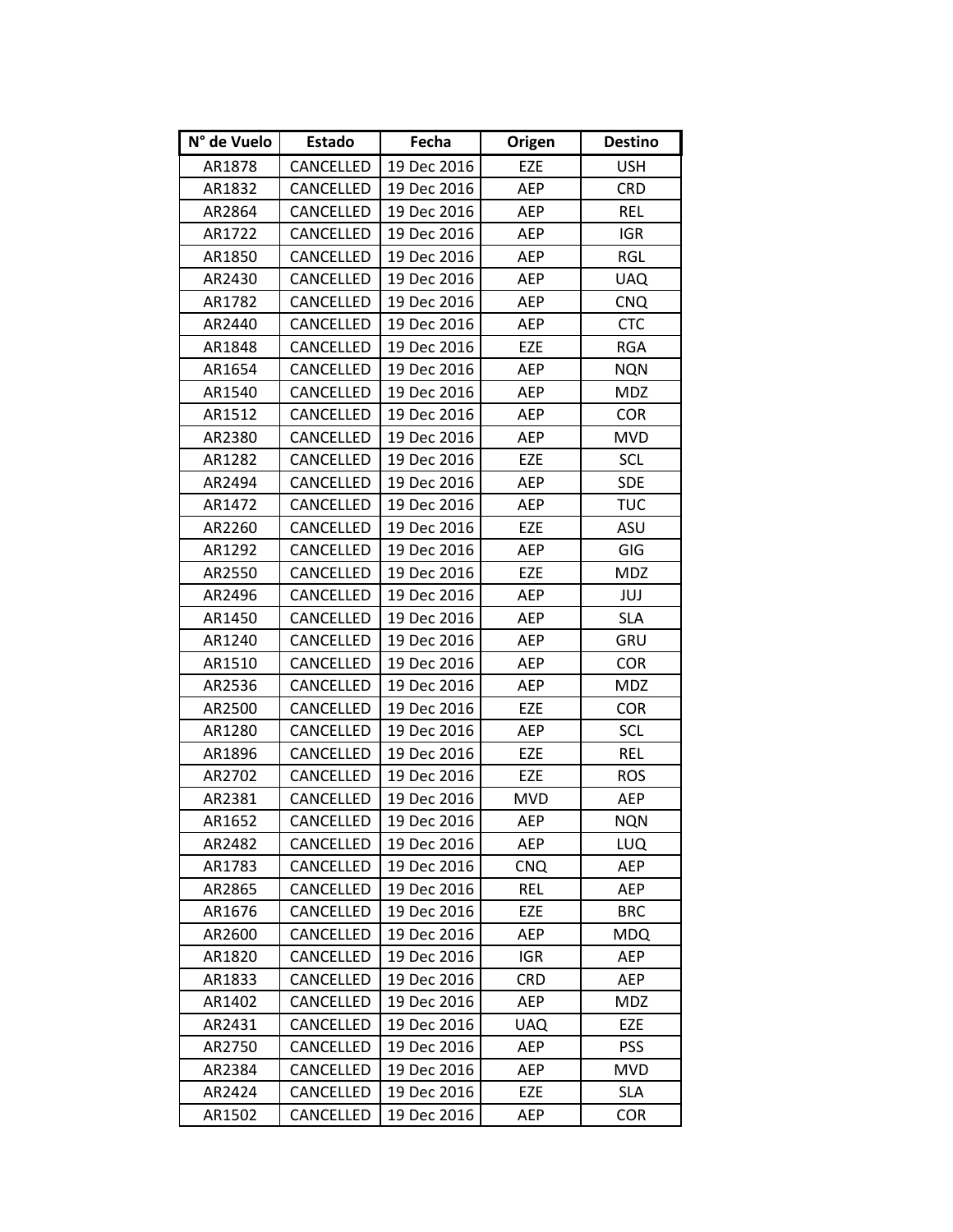| AR2642 | CANCELLED | 19 Dec 2016 | AEP        | BHI        |
|--------|-----------|-------------|------------|------------|
| AR1513 | CANCELLED | 19 Dec 2016 | <b>COR</b> | AEP        |
| AR2440 | CANCELLED | 19 Dec 2016 | <b>CTC</b> | <b>IRJ</b> |
| AR1655 | CANCELLED | 19 Dec 2016 | <b>NQN</b> | AEP        |
| AR1541 | CANCELLED | 19 Dec 2016 | <b>MDZ</b> | AEP        |
| AR2720 | CANCELLED | 19 Dec 2016 | AEP        | <b>IGR</b> |
| AR2776 | CANCELLED | 19 Dec 2016 | AEP        | <b>FMA</b> |
| AR2495 | CANCELLED | 19 Dec 2016 | <b>SDE</b> | AEP        |
| AR2712 | CANCELLED | 19 Dec 2016 | <b>AEP</b> | <b>SFN</b> |
| AR1860 | CANCELLED | 19 Dec 2016 | <b>FTE</b> | <b>ROS</b> |
| AR1879 | CANCELLED | 19 Dec 2016 | <b>USH</b> | AEP        |
| AR1886 | CANCELLED | 19 Dec 2016 | AEP        | <b>USH</b> |
| AR1724 | CANCELLED | 19 Dec 2016 | EZE        | <b>IGR</b> |
| AR2261 | CANCELLED | 19 Dec 2016 | ASU        | AEP        |
| AR1830 | CANCELLED | 19 Dec 2016 | AEP        | <b>CRD</b> |
| AR1473 | CANCELLED | 19 Dec 2016 | <b>TUC</b> | AEP        |
| AR2504 | CANCELLED | 19 Dec 2016 | AEP        | <b>COR</b> |
| AR2705 | CANCELLED | 19 Dec 2016 | <b>ROS</b> | <b>AEP</b> |
| AR1283 | CANCELLED | 19 Dec 2016 | SCL        | AEP        |
| AR1851 | CANCELLED | 19 Dec 2016 | RGL        | AEP        |
| AR1596 | CANCELLED | 19 Dec 2016 | COR        | <b>MDZ</b> |
| AR2561 | CANCELLED | 19 Dec 2016 | <b>MDZ</b> | <b>COR</b> |
| AR1446 | CANCELLED | 19 Dec 2016 | AEP        | <b>TUC</b> |
| AR2601 | CANCELLED | 19 Dec 2016 | <b>MDQ</b> | AEP        |
| AR2385 | CANCELLED | 19 Dec 2016 | <b>MVD</b> | AEP        |
| AR2440 | CANCELLED | 19 Dec 2016 | <b>IRJ</b> | AEP        |
| AR2501 | CANCELLED | 19 Dec 2016 | <b>COR</b> | EZE        |
| AR2497 | CANCELLED | 19 Dec 2016 | JUJ        | AEP        |
| AR1274 | CANCELLED | 19 Dec 2016 | AEP        | GRU        |
| AR2551 | CANCELLED | 19 Dec 2016 | <b>MDZ</b> | AEP        |
| AR1849 | CANCELLED | 19 Dec 2016 | <b>RGA</b> | AEP        |
| AR1728 | CANCELLED | 19 Dec 2016 | AEP        | <b>IGR</b> |
| AR1896 | CANCELLED | 19 Dec 2016 | <b>REL</b> | <b>USH</b> |
| AR1690 | CANCELLED | 19 Dec 2016 | <b>BRC</b> | <b>FTE</b> |
| AR1451 | CANCELLED | 19 Dec 2016 | <b>SLA</b> | AEP        |
| AR2630 | CANCELLED | 19 Dec 2016 | AEP        | <b>BRC</b> |
| AR1293 | CANCELLED | 19 Dec 2016 | GIG        | EZE        |
| AR2483 | CANCELLED | 19 Dec 2016 | LUQ        | AEP        |
| AR1230 | CANCELLED | 19 Dec 2016 | AEP        | POA        |
| AR2643 | CANCELLED | 19 Dec 2016 | BHI        | AEP        |
| AR2751 | CANCELLED | 19 Dec 2016 | <b>PSS</b> | AEP        |
| AR1653 | CANCELLED | 19 Dec 2016 | NQN        | AEP        |
| AR1503 | CANCELLED | 19 Dec 2016 | <b>COR</b> | AEP        |
| AR1241 | CANCELLED | 19 Dec 2016 | GRU        | AEP        |
| AR2713 | CANCELLED | 19 Dec 2016 | <b>SFN</b> | AEP        |
| AR2454 | CANCELLED | 19 Dec 2016 | AEP        | <b>SLA</b> |
| AR1281 | CANCELLED | 19 Dec 2016 | <b>SCL</b> | AEP        |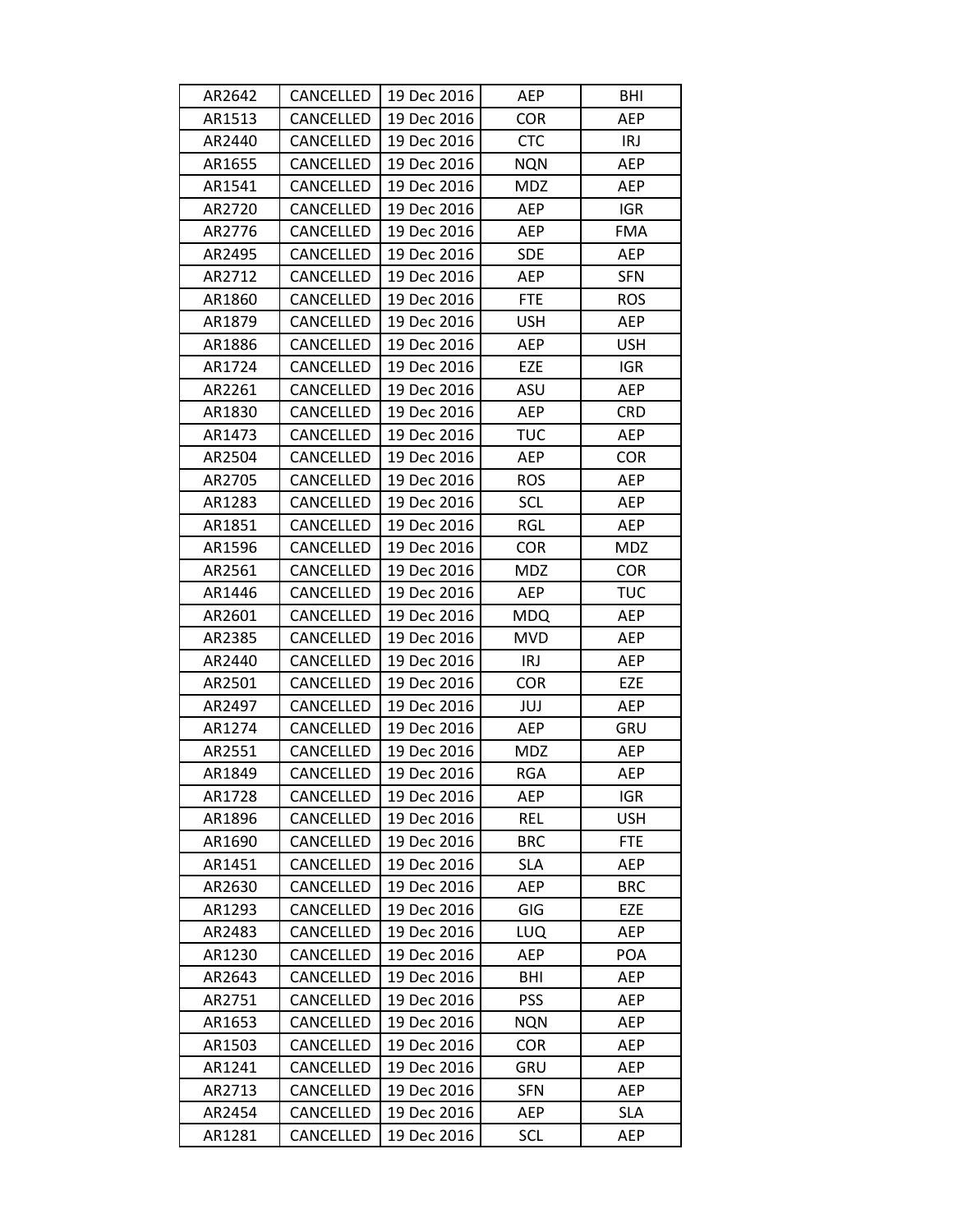| AR1834 | CANCELLED        | 19 Dec 2016 | AEP        | <b>CRD</b> |
|--------|------------------|-------------|------------|------------|
| AR1405 | CANCELLED        | 19 Dec 2016 | <b>MDZ</b> | AEP        |
| AR2480 | CANCELLED        | 19 Dec 2016 | AEP        | JUJ        |
| AR2386 | CANCELLED        | 19 Dec 2016 | AEP        | <b>MVD</b> |
| AR1804 | CANCELLED        | 19 Dec 2016 | <b>BRC</b> | <b>COR</b> |
| AR1854 | CANCELLED        | 19 Dec 2016 | AEP        | <b>USH</b> |
| AR1820 | CANCELLED        | 19 Dec 2016 | AEP        | <b>FTE</b> |
| AR1596 | CANCELLED        | 19 Dec 2016 | <b>MDZ</b> | <b>NQN</b> |
| AR2777 | CANCELLED        | 19 Dec 2016 | <b>FMA</b> | <b>AEP</b> |
| AR2814 | CANCELLED        | 19 Dec 2016 | <b>IGR</b> | <b>SLA</b> |
| AR1612 | CANCELLED        | 19 Dec 2016 | AEP        | <b>CPC</b> |
| AR2801 | CANCELLED        | 19 Dec 2016 | <b>SLA</b> | <b>ROS</b> |
| AR1474 | CANCELLED        | 19 Dec 2016 | AEP        | <b>TUC</b> |
| AR2561 | CANCELLED        | 19 Dec 2016 | <b>COR</b> | <b>RES</b> |
| AR2604 | CANCELLED        | 19 Dec 2016 | <b>AEP</b> | <b>MDQ</b> |
| AR2800 | CANCELLED        | 19 Dec 2016 | EZE        | <b>MDZ</b> |
| AR2706 | CANCELLED        | 19 Dec 2016 | <b>COR</b> | <b>IGR</b> |
| AR1346 | CANCELLED        | 19 Dec 2016 | AEP        | <b>PDP</b> |
| AR1735 | CANCELLED        | 19 Dec 2016 | <b>IGR</b> | AEP        |
| AR1688 | CANCELLED        | 19 Dec 2016 | AEP        | <b>BRC</b> |
| AR1368 | CANCELLED        | 19 Dec 2016 | EZE        | <b>VVI</b> |
| AR2418 | CANCELLED        | 19 Dec 2016 | <b>AEP</b> | <b>AFA</b> |
| AR2524 | CANCELLED        | 19 Dec 2016 | EZE        | <b>COR</b> |
| AR1447 | CANCELLED        | 19 Dec 2016 | <b>TUC</b> | AEP        |
| AR1831 | CANCELLED        | 19 Dec 2016 | <b>CRD</b> | AEP        |
| AR2383 | CANCELLED        | 19 Dec 2016 | <b>MVD</b> | AEP        |
| AR1729 | CANCELLED        | 19 Dec 2016 | <b>IGR</b> | AEP        |
| AR1690 | CANCELLED        | 19 Dec 2016 | <b>FTE</b> | <b>USH</b> |
| AR1231 | CANCELLED        | 19 Dec 2016 | POA        | <b>AEP</b> |
| AR1855 | CANCELLED        | 19 Dec 2016 | <b>USH</b> | AEP        |
| AR1860 | <b>CANCELLED</b> | 19 Dec 2016 | <b>ROS</b> | <b>COR</b> |
| AR2630 | CANCELLED        | 19 Dec 2016 | <b>BRC</b> | <b>VDM</b> |
| AR1347 | CANCELLED        | 19 Dec 2016 | <b>PDP</b> | AEP        |
| AR1275 | CANCELLED        | 19 Dec 2016 | GRU        | AEP        |
| AR1596 | CANCELLED        | 19 Dec 2016 | <b>NQN</b> | <b>CRD</b> |
| AR2761 | CANCELLED        | 19 Dec 2016 | <b>RES</b> | AEP        |
| AR1887 | CANCELLED        | 19 Dec 2016 | <b>USH</b> | AEP        |
| AR2455 | CANCELLED        | 19 Dec 2016 | <b>SLA</b> | AEP        |
| AR2481 | CANCELLED        | 19 Dec 2016 | JUJ        | AEP        |
| AR1804 | CANCELLED        | 19 Dec 2016 | <b>COR</b> | <b>ROS</b> |
| AR1597 | CANCELLED        | 19 Dec 2016 | <b>CRD</b> | <b>NQN</b> |
| AR2801 | CANCELLED        | 19 Dec 2016 | <b>ROS</b> | <b>MDZ</b> |
| AR2707 | CANCELLED        | 19 Dec 2016 | <b>IGR</b> | <b>COR</b> |
| AR1475 | CANCELLED        | 19 Dec 2016 | <b>TUC</b> | AEP        |
| AR2814 | CANCELLED        | 19 Dec 2016 | <b>SLA</b> | MDZ        |
| AR2800 | CANCELLED        | 19 Dec 2016 | MDZ        | <b>ROS</b> |
| AR2525 | CANCELLED        | 19 Dec 2016 | COR        | AEP        |